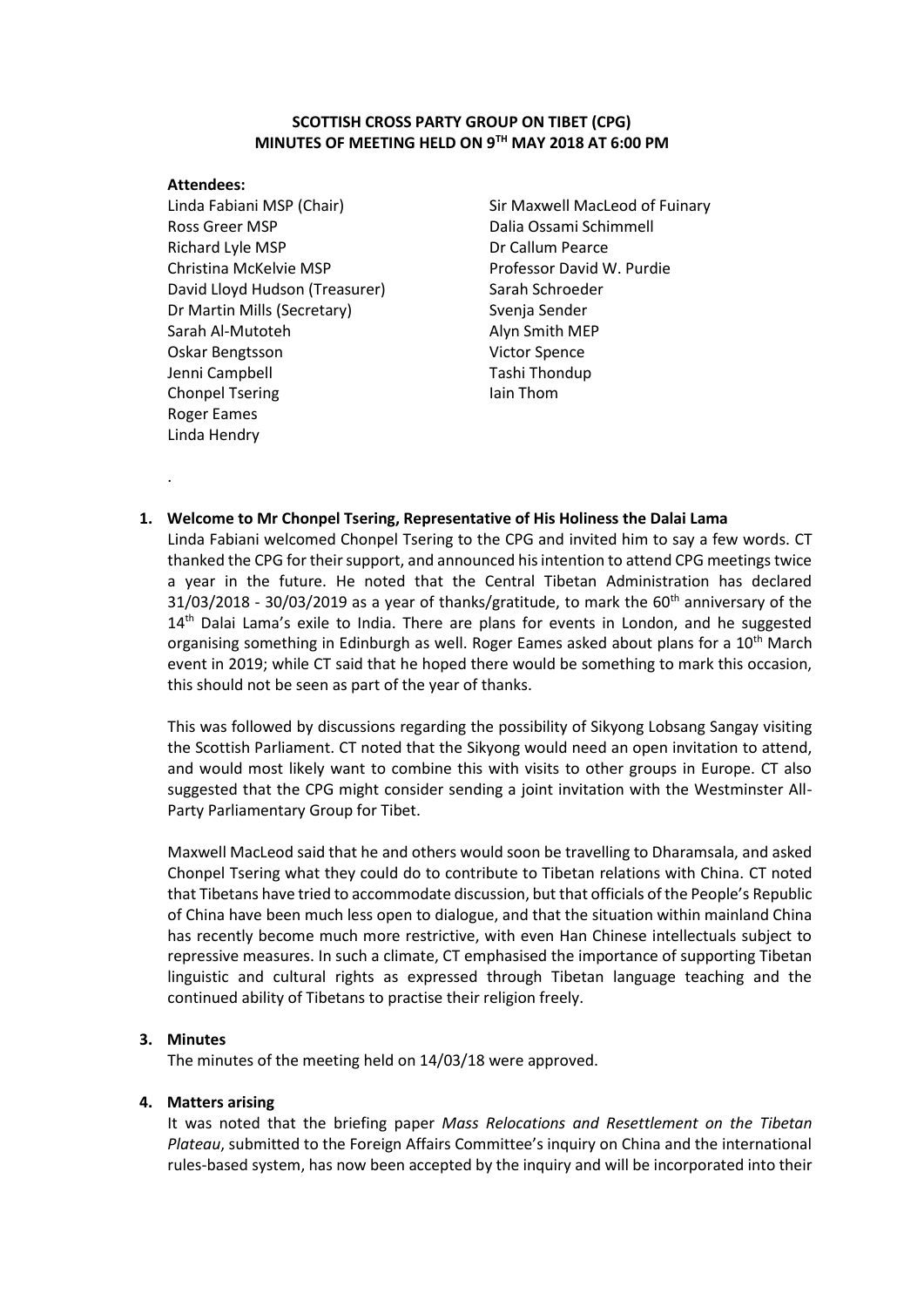report. This contribution was the only written evidence the inquiry received, and the Secretary is awaiting the inquiry's analysis of the evidence it contains.

### **5. Tibet News update**

A Tibet news digest for the period March-May 2018 was circulated. Discussion focused on two points:

- As demonstrated by stories on a Tibetan self-immolation in Sichuan province<sup>1</sup> and an attempt to petition the People's Supreme Court of China regarding the lack of Tibetan language in local courts<sup>2</sup>, Tibetans in China are increasingly using forms of internal legal petition in their relations with governmental institutions: Chinese political structures allow complaints about provincial institutions to be made to central government.
- The United States Senate's unanimous resolution to commemorate a 'Tibetan Rights Day' on  $10^{th}$  March<sup>3</sup>, and the effect this would have on on official US attitudes towards Tibet. Chonpel Tsering emphasised that any statement from the US Senate sends a strong message to China: as a unanimous resolution, this makes a clear point and should be seen as an important gesture whether or not it impacts the position of President Trump. CT also noted that there is no equivalent gesture possible in British parliamentary democracy, with the possible exception of an early day motion.

### **6. Essay Writing Prize update**

1

Tashi Thondup updated the CPG on the progress of his Tibetan Language and Essay Competition. Following Chonpel Tsering's earlier comments, he emphasised the importance of promoting Tibetan language teaching and suggested that ensuring the survival of their language and traditions is the one thing exiled Tibetans can do to resist Chinese attempts to eradicate Tibetan culture. Among refugees, the Tibetan language has become increasingly mixed with Hindi, Nepali and English, leading to arguments on social media about speech and identity. Tashi sees the competition as a way of promoting Tibetan language skills among young people through informal education, creativity and the clear incentive provided by the prize money. In its first year the competition involved 7 schools, offering a first prize of c. £150, a second prize of c. £100 and a third prize of £50 in each category (i.e. for both written essays and spoken-word entries) out of total prize money of £600; in its second year it involved 9 schools. Tashi has personally visited 6-7 participating schools in India this year, and the competition will offer total prize money of £1200 divided between 9 winners in each category. Entries are uploaded to Facebook, and winners are decided on the basis of the number of likes they receive on the platform. Tashi himself provided only £200 of the prize money this year, with much of the rest gathered through crowdfunding. He especially thanked Jackie Fordyce for her efforts in supporting the competition, noting that she has spent around £700-800 on the competition herself. Tashi hopes to broaden the competition to cover Tibetan communities worldwide, not just schools; he emphasised that this is a people's movement, and that he is there only as a facilitator.

It was explained that, should Tibetan schools in Nepal wish to get involved with the competition, the first point of contact should be through email or Facebook: search for Worldwide Tibetan Language and Essay Competition. The competition has a page on the social media platform under the name འཛམ་གླིང་བོད་ཀླི་བླིས་པའླི་རོམ་ཡླིག་འགྲན་བསྡུར། (*zamling bhoekyi jipey tsomyig*

<sup>1</sup> [https://www.rfa.org/english/news/tibet/tibetan-dies-in-self-immolation-in-sichuans-ngaba-county-](https://www.rfa.org/english/news/tibet/tibetan-dies-in-self-immolation-in-sichuans-ngaba-county-03072018112200.html)[03072018112200.html](https://www.rfa.org/english/news/tibet/tibetan-dies-in-self-immolation-in-sichuans-ngaba-county-03072018112200.html)

<sup>2</sup> <https://freetibet.org/news-media/na/tibetan%E2%80%99s-hit-out-against-lack-tibetan-language-local-courts>

<sup>3</sup> <https://freetibet.org/news-media/na/us-senate-recognises-tibetan-rights-day>